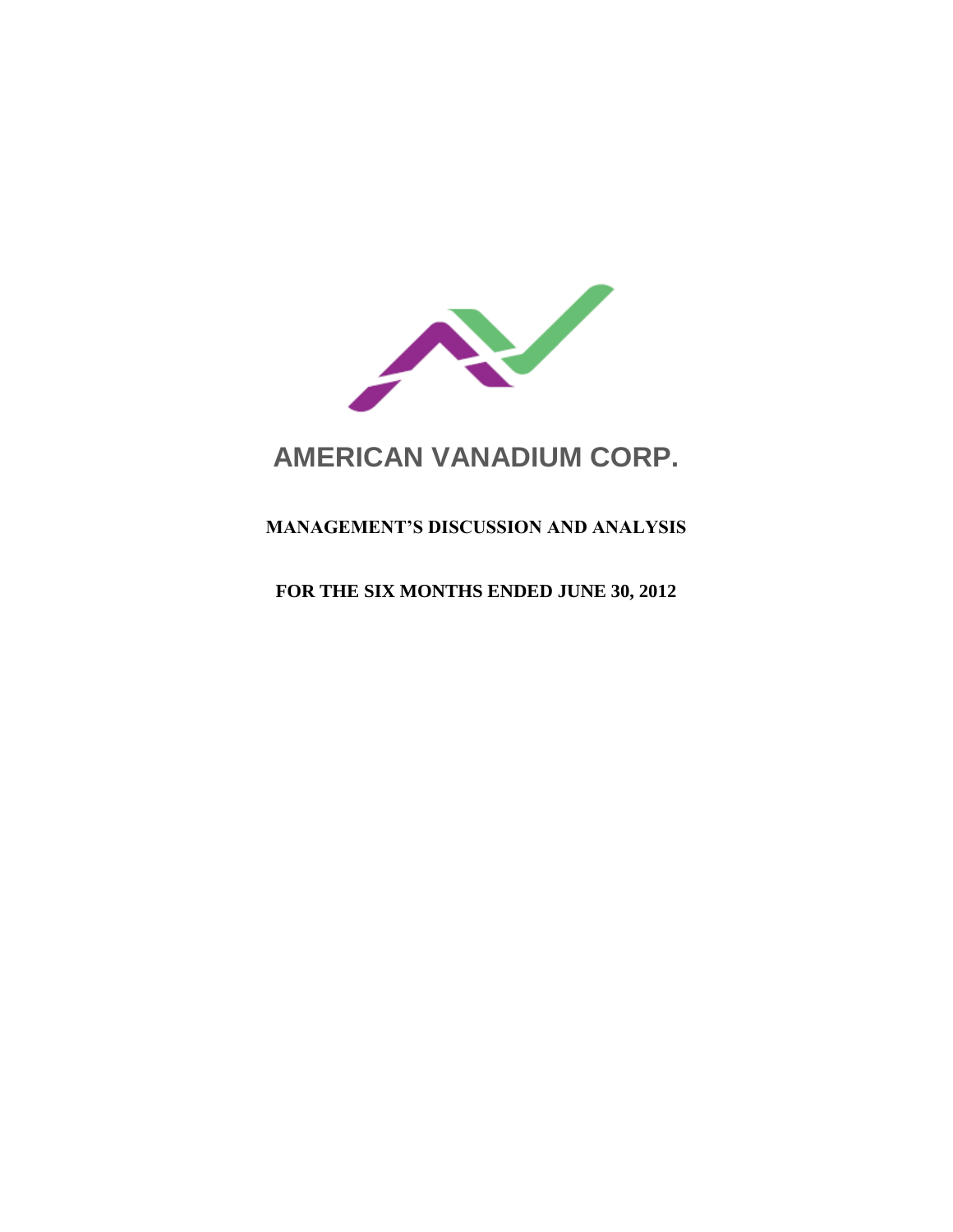# **Background**

This management discussion and analysis ("MD&A) of financial position and results of operations for American Vanadium Corp. (the "Company" or "American Vanadium") is prepared as at August 20, 2012. This MD&A should be read in conjunction with the Company's unaudited condensed consolidated interim financial statements for the six months ended June 30, 2012 and with the Company's audited financial statements for the ten months ended December 31, 2011.

Except as otherwise disclosed, all dollar figures included therein and in the following MD&A are quoted in Canadian dollars. Additional information relevant to the Company's activities can be found on SEDAR at [www.sedar.com.](http://www.sedar.com/)

#### *Change in financial year*

In 2011 the Company changed its financial year-end from February 28 to December 31 in order to align its financial reporting with its operational and budgeting cycles. The Company's most recent annual fiscal period was for the ten months ended December 31, 2011, while the current reporting period is for the six months ended June 30, 2012 with a comparative period for the six months ended May 31, 2011.

The Company did not issue condensed consolidated interim financial statements as at and for the nine months ended November 30, 2011.

#### **Forward-Looking Statements**

Certain statements contained in the following MD&A constitute forward-looking statements. Such forward-looking statements involve a number of known and unknown risks, uncertainties and other factors which may cause the actual results, performance or achievements of the company to be materially different from any future results, performance or achievements expressed or implied by such forward-looking statements. Readers are cautioned not to place undue reliance on these forward-looking statements.

#### **Company Overview**

Headquartered in Vancouver, Canada, the Company is a junior mining company focusing on the exploration and development of vanadium resources in the United States. The Company's primary exploration property is the Gibellini Property ("Gibellini"), located in Eureka County, Nevada, for which a feasibility study and an updated National Instrument 43-101 technical report were released in 2011.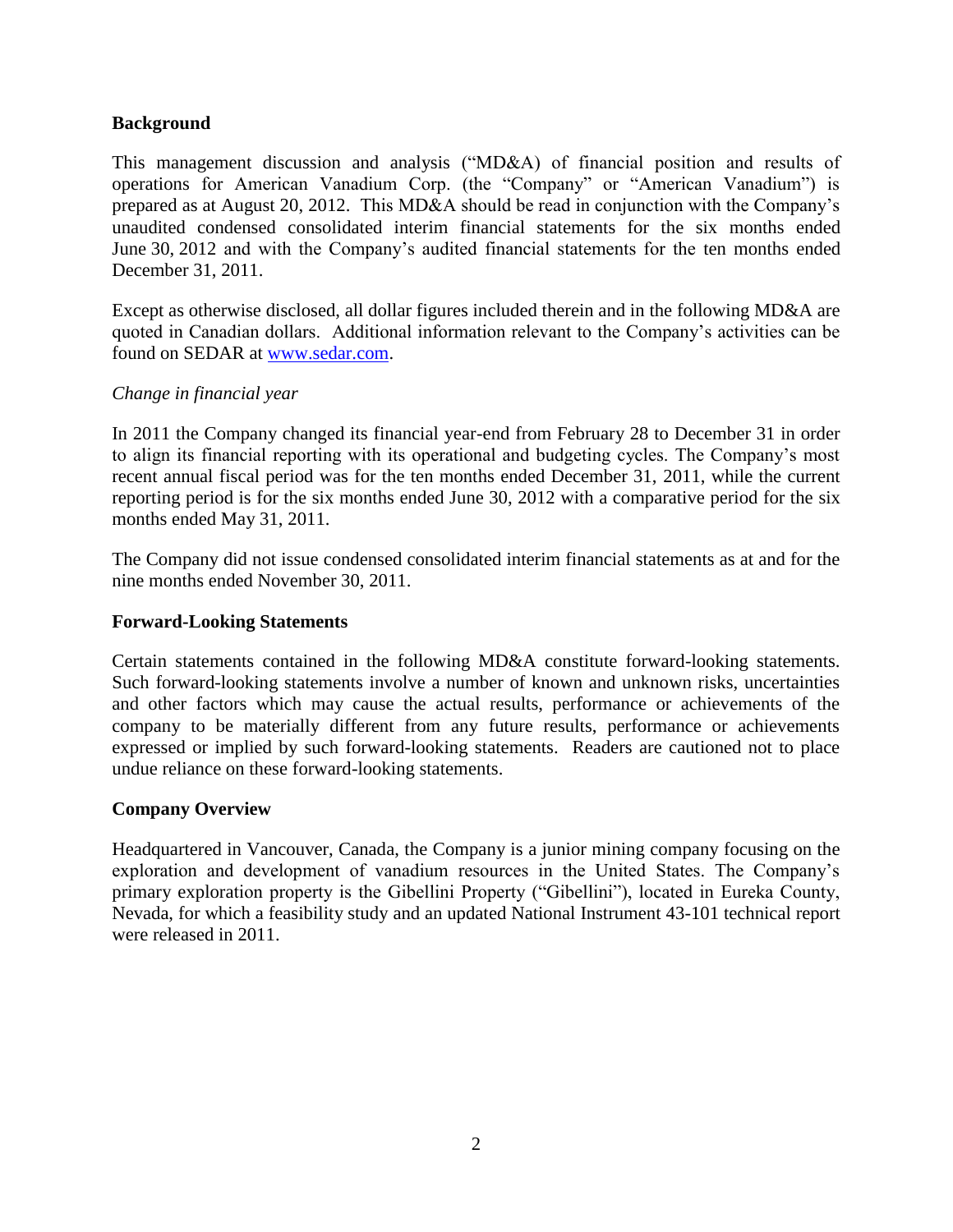Currently, the Company is focusing its operational resources on three primary initiatives:

- 1. Obtaining environmental permits required to proceed with the development of the Gibellini deposit;
- 2. Evaluating the highest value uses for vanadium, including for the chemical and energy storage industries; and
- 3. Securing short and long-term financing for operating and project requirements.

The Company's shares are listed on the TSX Venture Exchange ("TSX-V") under the symbol "AVC" and are quoted on the OTCQX under the symbol "AVCVF".

# **Mineral Property Overview**

The following mineral property overview has been reviewed and approved by Alan Branham, a member of the American Institute of Professional Geologists (CPG#10979), a Certified Professional Geologist, and a "qualified person" as that term is defined in National Instrument 43-101.

# *Gibellini Property, Eureka County, Nevada*

The Gibellini Property is approximately 4,254 acres in area and consists of 254 unpatented lode mining claims and seven placer claims. Of the unpatented lode claims, the Company holds 100% title to 202 claims. The remaining 52 claims are leased through on-going payments of US\$144,000, annually. These payments are treated as prepayments of net smelter royalties on future mine production from the property. The Company also holds title to the seven placer claims.

American Vanadium conducted a drilling program to obtain samples for metallurgical testing and verification of historic drill data. All metallurgical test work was performed by McClelland Laboratories (McClelland), of Sparks, NV. The holes were sited and drilled north and south of the holes used for a 2008 preliminary economic assessment to obtain a spatial representation of the mineralization across Gibellini. Metallurgical analysis performed on mineral samples from Gibellini indicates that the property's unique disseminated, sedimentary deposit allows for simple, sulphuric acid heap leach processing.

The Company engaged AMEC of Sparks, Nevada to produce a feasibility study (the "Feasibility Study") and a National Instrument 43-101 compliant technical report (NI 43-101 Technical Report, Gibellini Vanadium Project, Nevada, USA by Hanson, Orbock, Hertel and Drozd, August 31, 2011) covering the Gibellini Hill and Louie Hill deposits on the Gibellini Property (the "Technical Report"). The Feasibility Study and Technical Report were released in 2011.

As part of the work program for the Feasibility Study, the Company completed a bulk sampling program in 2010, comprising the collection of samples from both oxide and transition vanadium zones from four different trenches on the project, and a two-phased diamond drill program. The first phase of diamond drilling obtained samples from 500 feet of core from each metallurgical types across six holes for a comprehensive metallurgical testing program. The second phase of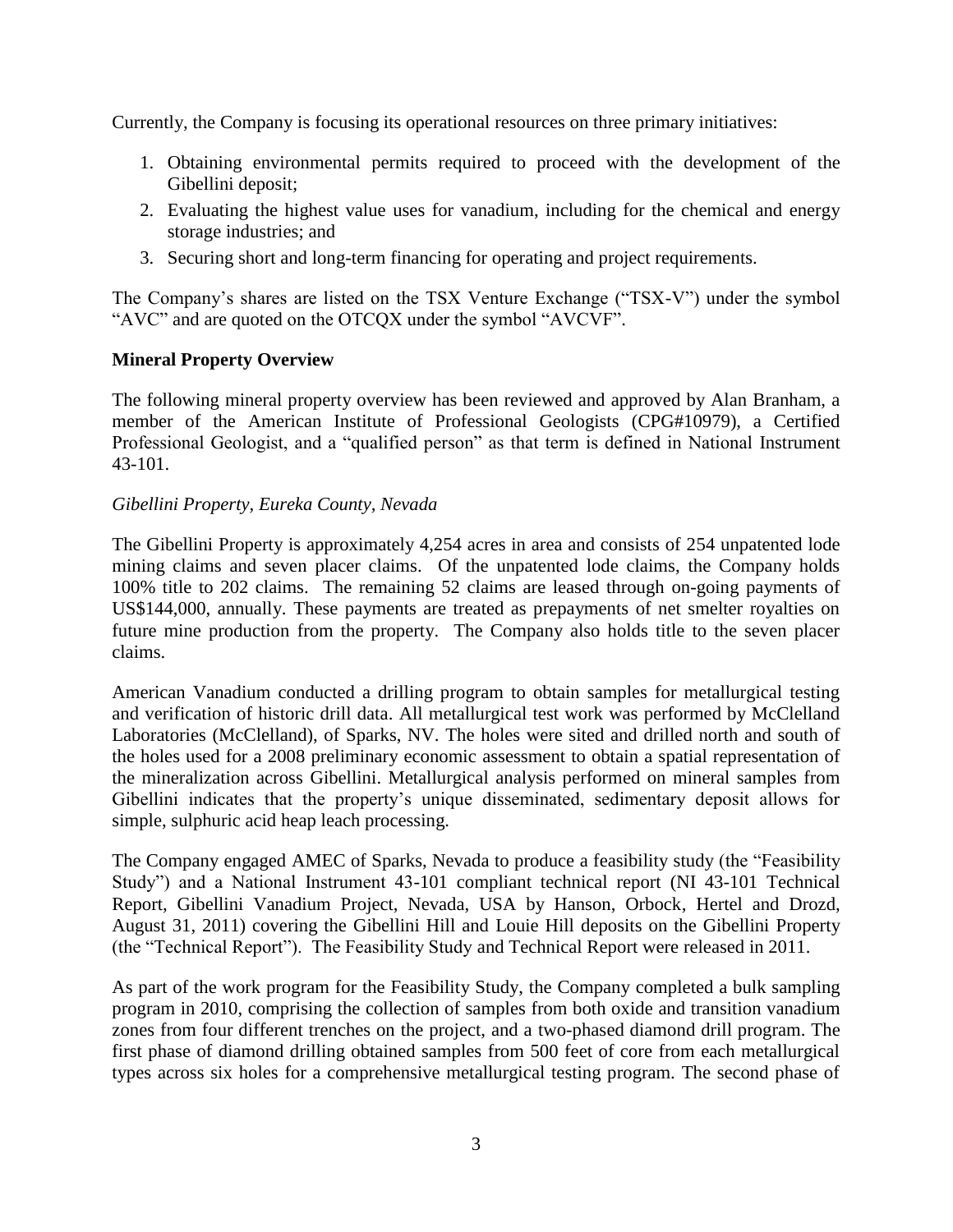diamond drilling resulted in geotechnical data that will provide information for design of the open pit, waste dump and access road designs.

American Vanadium and previous operators have drilled a total of 280 drill holes (51,265 ft) on Gibellini since 1946, comprising 16 core holes (4,046 ft), 169 rotary drill holes (25,077 ft; note not all drill holes have footages recorded) and 95 RC holes (22,142 ft).

The Technical Report shows that the Gibellini Hill deposit consists of:

- 120.5 million pounds of Proven and Probable vanadium pentoxide  $("V<sub>2</sub>O<sub>5</sub>")$  reserves from 20.0 million tons of ore at an average grade of 0.302%;
- 131.37 million pounds of Measured and Indicated  $V_2O_5$  resources (inclusive of Proven and Probable reserves) from 23.05 million tons of ore at an average grade of 0.285%; and
- $\bullet$  49.42 million pounds of Inferred V<sub>2</sub>O<sub>5</sub> resources from 14.23 million tons of ore at an average grade of 0.172%.

The Technical Report shows that the Louie Hill deposit consists of 41.87 million pounds of Inferred  $V_2O_5$  resources from 7.67 million tons of ore at an average grade of 0.27%.

The Feasibility Study shows that an operating mine would have an after-tax net present value of US\$170.1 million at a discount rate of 7%, and would generate an after-tax internal rate of return of 43%. Other highlights of the Feasibility Study are:

- 0.22 to 1 (waste:ore) strip ratio;
- 3.5 million tons mined per year;
- 65.9% average  $V_2O_5$  recovery;
- 11.4 million pounds average annual  $V_2O_5$  production;
- US\$4.10 average operating cost of per pound of  $V_2O_5$ ;
- US\$95.5 million capital cost; and
- US\$10.95 per pound average  $V_2O_5$  selling price of over the life of mine.

The following operational, regulatory, and environmental steps have been taken in order to advance the Gibellini Project towards development:

- 1. In August 2011, the Company obtained the necessary rights for all water usage that is required to operate a mine.
- 2. In November 2011, the Company awarded Scotia International of Nevada, Inc. a contract to manage the basic and detailed engineering, procurement and construction processes required during to develop a mine. During the six months ended June 30, 2012, the Company recorded an expense of \$175,931 for basic engineering work conducted under the scope of this agreement, and as at June 30, 2012, the Company had advanced installments and deposits totalling \$1,825,972 towards future work.
- 3. In April 2012, Mr. Ron Espell was appointed Vice President, Environmental. Mr. Espell will lead the initial environmental permitting of the Gibellini Project, as well as ongoing environmental management.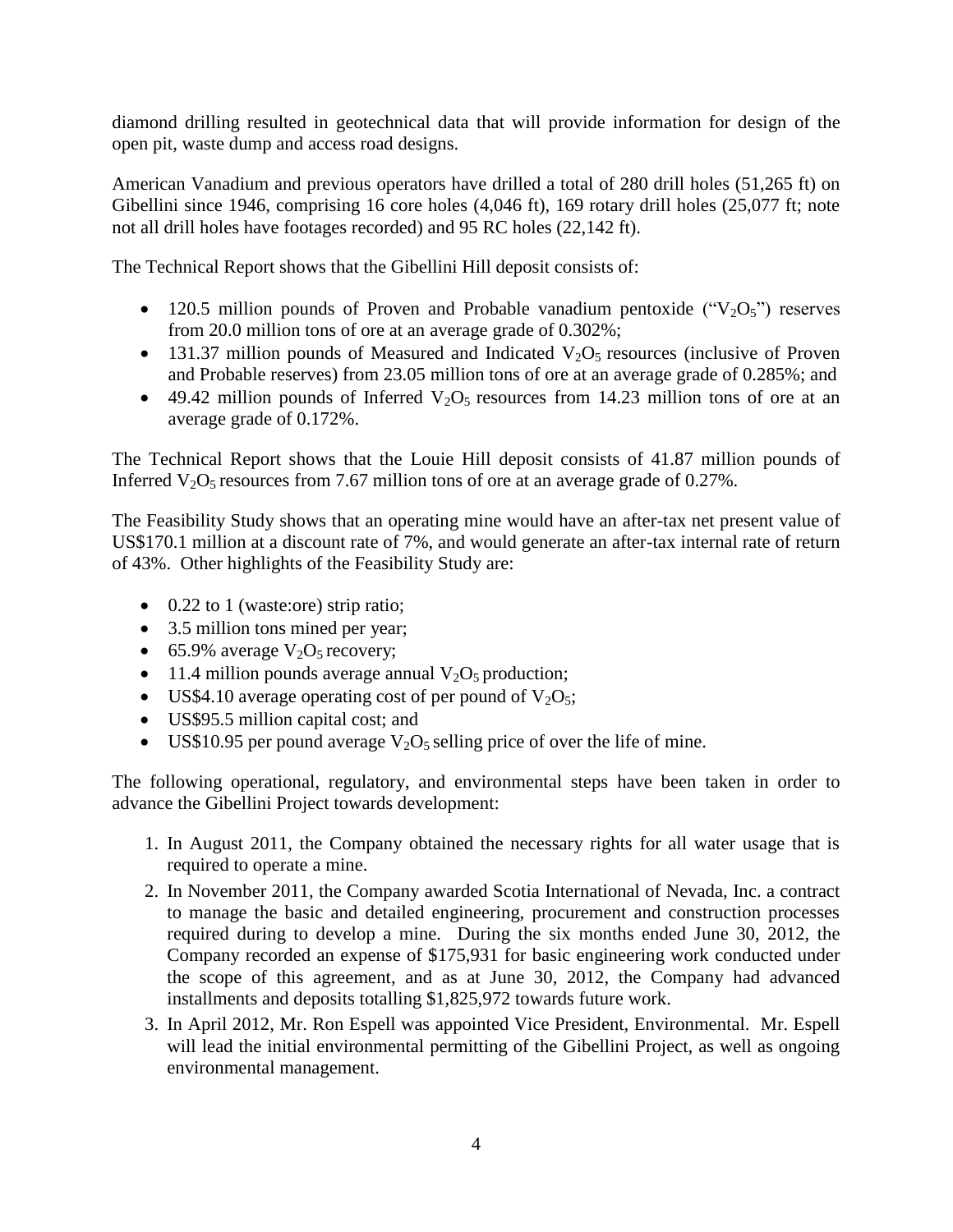- 4. The Company continues to work with the Bureau of Land Management and Nevada Department of Environmental Protection in preparing a Plan of Operation, which it intends to submit in 2012.
- 5. During the six months ended June 30, 2012, the Company spent \$163,125 for on-going mineral claim leases and incurred \$1,141,658 in exploration and evaluation expenses.

### *Del Rio and Hot Creek Projects, Eureka County, Nevada*

In September 2010, the Company acquired mineral rights to the Del Rio Project ("Del Rio"), a vanadium project located approximately eight miles south of Gibellini. These wholly-owned mineral rights carry no royalty burden and were acquired by staking 120 unpatented lode claims on lands administered by the Bureau of Land Management. To date, work completed on Del Rio includes geologic mapping and sampling on the four square mile claim block. This work identified vanadium-bearing shale exposed at surface which is mineralized over 1,800 feet (550 metres) of strike and 1,200 feet (360 metres) of width. Five trenches were sampled in this target area. Mapping identified that all zones were oxidized with mineralogy that suggests targets on the Del Rio have potential for an enriched vanadium zone at depth. The oxidized zone had similar grades to the Gibellini deposit with one area containing over 1%  $V_2O_5$  at the surface.

In 2010, a smaller vanadium prospect, Hot Creek, was also acquired by staking 18 claims south of Del Rio with vanadium bearing shale, similar in geologic setting to Gibellini. This prospect will be explored along with the Del Rio. Values up to  $0.5\%$  V<sub>2</sub>O<sub>5</sub> have been found along a one kilometre long zone of favourable oxidized shale exposed along a ridge. The prospect appears to be located in a large thrust fault along the trend of Gibellini.

During the six months ended June 30, 2012, the Company incurred \$1,288 of property maintenance expenditures on the Del Rio property.

#### **Financial Review**

As an exploration-stage company, American Vanadium does not have any operating revenues and its accounting policy is to expense exploration and evaluation expenditures incurred until technical and economic feasibility on a specific property has been established and the Company has obtained sufficient financing to fund mine development. The Company has established the technical and economic feasibility on its primary mineral property, Gibellini, but does not have the funds required for development. As such, the Company has expensed all exploration and evaluation expenditures as incurred.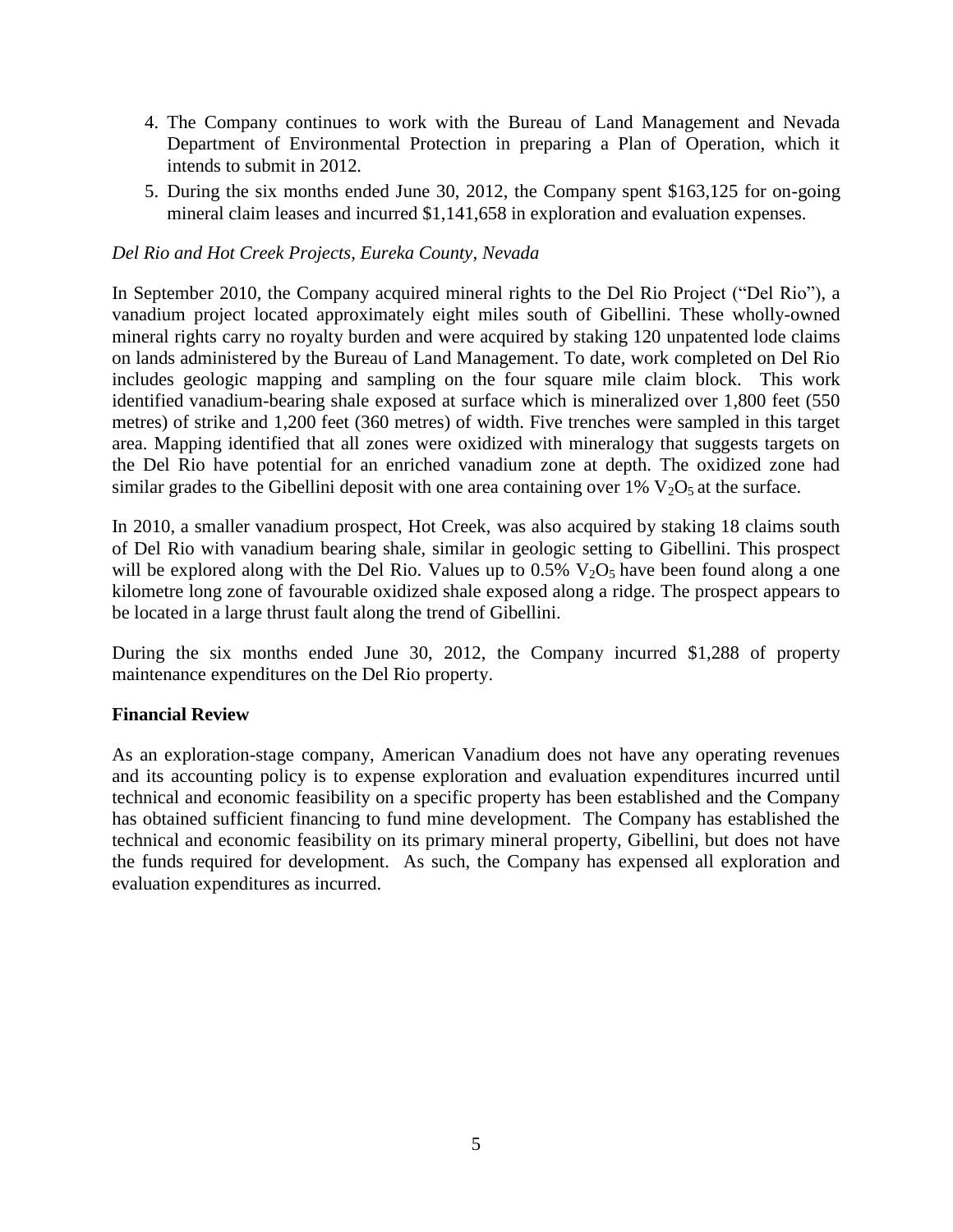Significant financial statement balances, transactions and line items are as follows:

|                       | June 30<br>2012          | December 31<br>2011 |
|-----------------------|--------------------------|---------------------|
|                       |                          | ◡                   |
| <b>Balance Sheet:</b> |                          |                     |
| Cash                  | 1,201,976                | 4,245,438           |
| Total assets          | 5,198,617                | 7,494,268           |
| Long-term liabilities | $\overline{\phantom{a}}$ |                     |

|                                  | For the three months ended |           | For the six months ended |            |
|----------------------------------|----------------------------|-----------|--------------------------|------------|
|                                  | June 30                    | May $31$  | June 30                  | May $31$   |
|                                  | 2012                       | 2011      | 2012                     | 2011       |
|                                  | \$                         | \$        | \$                       | \$         |
| <b>Operations:</b>               |                            |           |                          |            |
| <b>Exploration</b> expenses      | 634,891                    | 1,104,214 | 1,142,876                | 2,407,518  |
| Administrative costs             |                            |           |                          |            |
| General                          | 673,895                    | 438,109   | 1,252,030                | 766,593    |
| Stock-based compensation         | 180,340                    | 389,952   | 275,428                  | 612,119    |
| Foreign exchange (gain) loss     | (44,920)                   | 2,867     | 463                      | 91,486     |
| Interest income                  | (2,305)                    | (2,897)   | (6, 533)                 | (4,574)    |
| Current income tax recovery      |                            |           |                          | (175, 306) |
| Net comprehensive loss           | 1,441,901                  | 1,932,245 | 2,664,264                | 3,697,836  |
| Basic and diluted loss per share | 0.05                       | 0.09      | 0.10                     | 0.17       |

#### *Total assets*

The decrease in total assets from \$7.5 million as at December 31, 2011 to \$5.2 million as at June 30, 2012 is primarily owing to cash expenditures for mineral exploration and evaluation, as well as for general and administrative purposes during the six months ended June 30, 2012.

#### *Net comprehensive loss*

Net comprehensive loss for the six months ended June 30, 2012 was \$2.7 million, compared with net comprehensive loss of \$3.7 million for the six months ended May 31, 2011. The decrease in net comprehensive loss is primarily owing to expenses of \$1.3 million for the Feasibility Study and \$411 thousand for water exploration on Gibellini that were incurred in the six months ended May 31, 2011, but not the six months ended June 30, 2012. Additionally, there were decreases of \$337 thousand and \$218 thousand for stock-based compensation and investor relations expenses, respectively. The impact of these cost reductions were partially offset by increases in costs for basic engineering management and for general and administrative purposes, including:

- additional corporate staffing, which resulted in increases to salaries and benefits;
- consulting and travel costs incurred to identify and assess potential business partners and markets for vanadium;
- investor relations and shareholder information costs incurred to identify and evaluate potential sources of financing, and to support existing shareholders; and
- general office and administrative costs.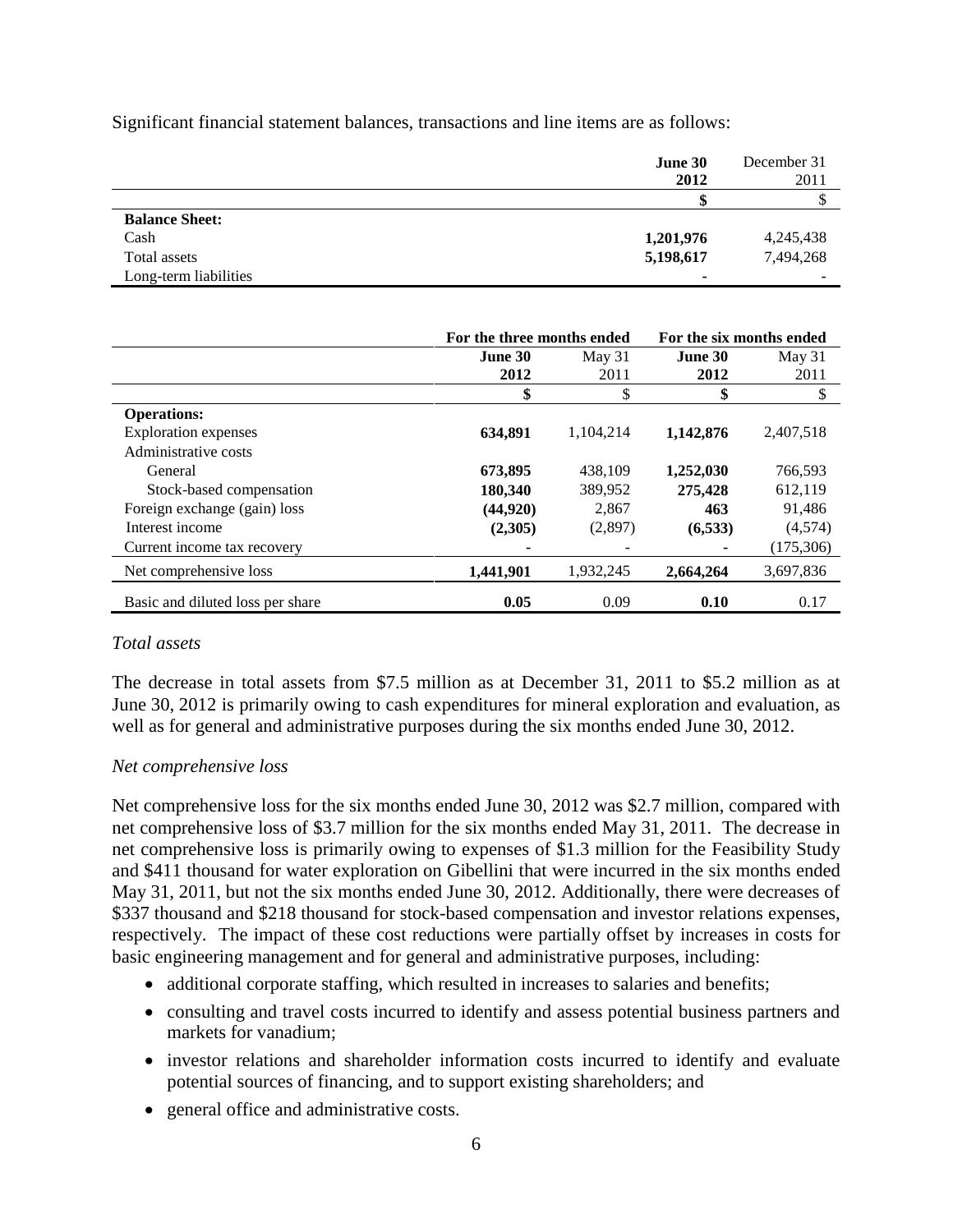# **Results of Operations**

Select expenses incurred by the Company are as follows:

|                                                | June 30   | May 31    |
|------------------------------------------------|-----------|-----------|
| For the three months ended                     | 2012      | 2011      |
|                                                | \$        | \$        |
| Exploration and evaluation expenses            | 634,891   | 1,104,214 |
| General and administrative expenses:           |           |           |
| Salaries and benefits                          | 297,084   | 102,202   |
| Consulting                                     | 121,804   | 32,400    |
| Stock-based compensation                       | 180,340   | 389,952   |
| Travel                                         | 86,784    | 33,041    |
| Investor relations and shareholder information | 25,648    | 184,476   |
| Office facilities and administrative costs     | 47,641    | 42,476    |
| Audit and legal                                | 40,556    | 5,748     |
| Other                                          | 31,660    | 23,718    |
| Office and sundry                              | 22,718    | 14,048    |
| Foreign exchange (gain) loss                   | (44,920)  | 2,867     |
| Interest income                                | (2,305)   | (2,897)   |
| Net comprehensive loss                         | 1,441,901 | 1,932,245 |

All exploration and evaluation expenses incurred for the three months ended June 30, 2012 relate to work conducted on Gibellini. These costs include: \$183 thousand for environmental permitting; \$145 thousand for metallurgical testing; \$109 thousand for office and administrative costs directly related to Gibellini; \$103 thousand for basic engineering; and \$95 thousand for other engineering, property maintenance and exploration.

Corporate-level activity increased in the three months ended June 30, 2012 compared with the three months ended May 31, 2011, as the Company worked towards the development of Gibellini, as well as various financing and industry initiatives. As a result, the following cost increases were incurred:

- Salaries and benefits expense increased from \$102 thousand to \$297 thousand reflecting an increase in staff levels;
- Consulting expenses increased from \$32 thousand to \$121 thousand as the Company developed international industry relationships and evaluated potential future markets for vanadium; and
- Travel costs increased from \$33 thousand to \$86 thousand for the same period as the Company attended various international trade shows and industry conferences, and met with various industry participants.

Stock-based compensation expense for the three months ended June 30, 2012 was \$180 thousand, compared with \$390 thousand for the three months ended May 31, 2011. This decrease is owing to fewer options being granted or vesting in the current quarter than in the comparative period.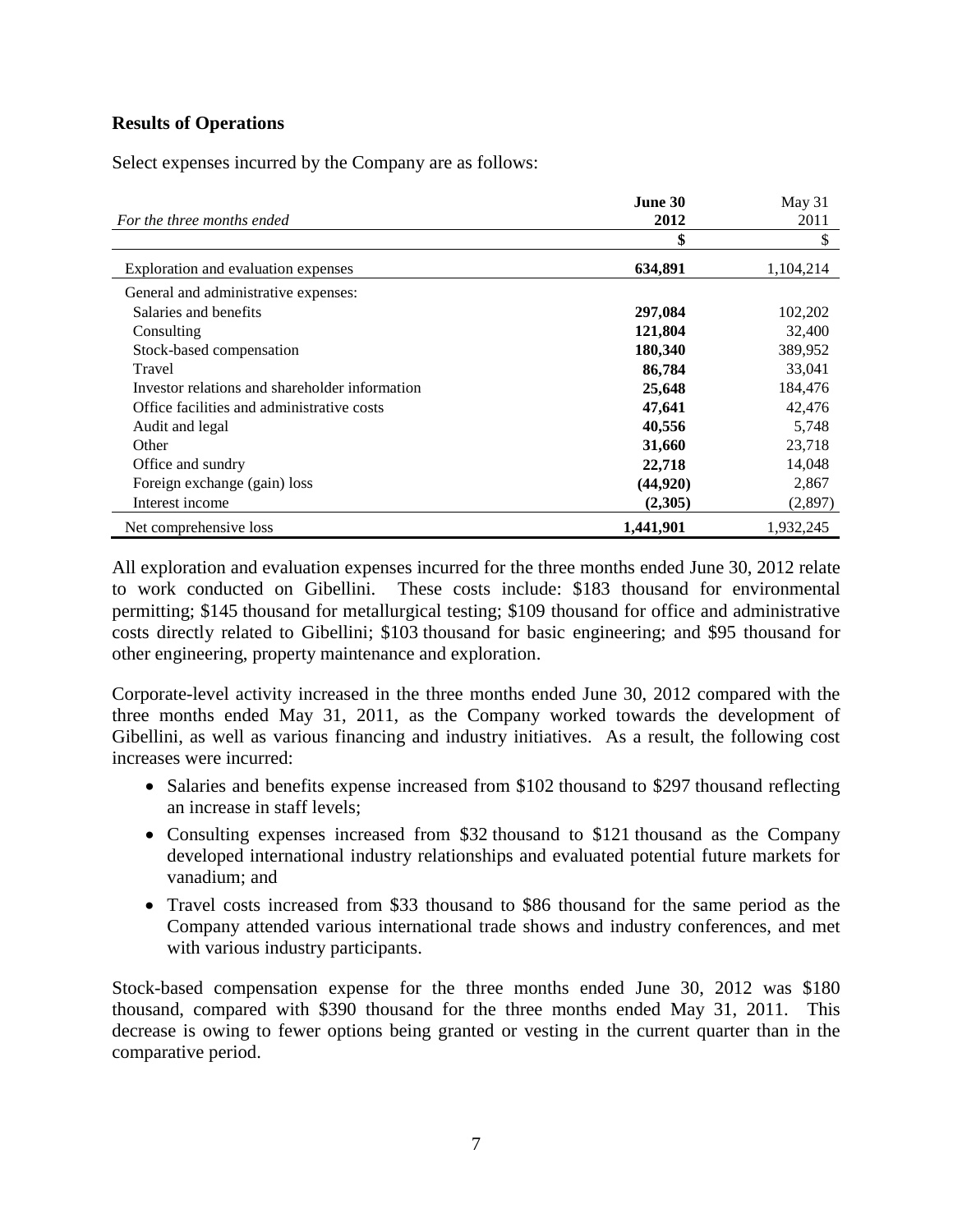Investor relations and shareholder information expense for the three months ended May 31, 2011 was \$184 thousand as a result of expenses incurred for financings completed during the quarter. As no such activity occurred during the three months ended June 30, 2012, this expensed deceased to \$26 thousand.

#### **Financial Condition, Liquidity and Capital Resources**

As at June 30, 2012, the Company's working capital was \$2,568,776, including cash of \$1,201,976 and \$1,825,972 in deferred engineering management expense and deposit, compared to working capital of \$5,038,267 as at December 31, 2011. The decrease in the Company's working capital during the six months ended June 30, 2012 is cash expenditures for mineral exploration and evaluation, as well as for general and administrative purposes.

The Company will use its existing working capital to fund near-term general and administrative expenses, but additional funds will be required to fund the required permitting process and design, engineering and development costs for a mine at Gibellini and to pay for long-term administrative expenses. Possible funding sources include equity or debt financing, and although the Company has been successful with its equity financings in the past, there is no assurance that future financing will be available or that financing terms will be attractive.

As of August 20, 2012, the Company has 27,743,397 common shares issued and outstanding. An additional 2,133,542 warrants are outstanding, exercisable into common shares at exercise prices ranging from \$1.95 to \$2.00 per share with various expiration dates, and there are 2,640,000 stock options outstanding of which 712,500 are currently vested and "in the money".

| For the Three or Four<br><b>Months Ended</b> | <b>Exploration</b><br>and Evaluation <sup>2</sup> | <b>General</b><br>Expenses <sup>3</sup> | <b>Stock-based</b><br>Compensation <sup>3</sup> | <b>Interest</b><br>Income <sup>4</sup> | <b>Net</b><br>Comprehensive<br>Loss (Income) | <b>Basic and</b><br><b>Diluted Loss</b><br>(Income) Per<br><b>Share</b> |
|----------------------------------------------|---------------------------------------------------|-----------------------------------------|-------------------------------------------------|----------------------------------------|----------------------------------------------|-------------------------------------------------------------------------|
|                                              |                                                   |                                         |                                                 |                                        |                                              |                                                                         |
| June 30, 2012                                | 634.891                                           | 673,895                                 | 180,340                                         | (2,305)                                | 1,441,901                                    | 0.05                                                                    |
| March 31, 2012                               | 507,985                                           | 578,135                                 | 95,088                                          | (4,228)                                | 1,222,363                                    | 0.04                                                                    |
| December 31, $20111$                         | 752,715                                           | 875,056                                 | 228,456                                         | (8,588)                                | 1,660,534                                    | 0.06                                                                    |
| August 31, 2011                              | 726,009                                           | 433,461                                 | 162,962                                         | (7,193)                                | 1,297,666                                    | 0.05                                                                    |
| May 31, 2011                                 | 1,104,214                                         | 438,109                                 | 389,952                                         | (2,897)                                | 1,932,245                                    | 0.09                                                                    |
| February 28, 2011                            | 1,303,304                                         | 328,484                                 | 222,167                                         | (1,677)                                | 1,765,591                                    | 0.09                                                                    |
| November 30, 2010                            | 858,870                                           | 235,415                                 | 40.296                                          | (2,580)                                | 1,197,625                                    | 0.06                                                                    |
| August 31, 2010                              | 518.620                                           | 185,958                                 | 40,973                                          | (1,288)                                | 835.983                                      | 0.05                                                                    |

#### **Summary of Quarterly Results:**

#### **Explanatory Notes:**

- 1. Due to its change in financial year-end from February 28 to December 31, the Company did not issue results for the three months ended November 30, 2011. Instead, the period ended December 31, 2011 is a four-month period.
- 2. Generally, exploration and evaluation costs have increased since the three months ended August 31, 2010, and reached a peak in the three months ended February 28, 2011 and May 31, 2011 as the Company incurred costs to complete the Feasibility Study. Subsequent to the release of the Feasibility Study in September 2011, exploration and evaluation costs have generally declined.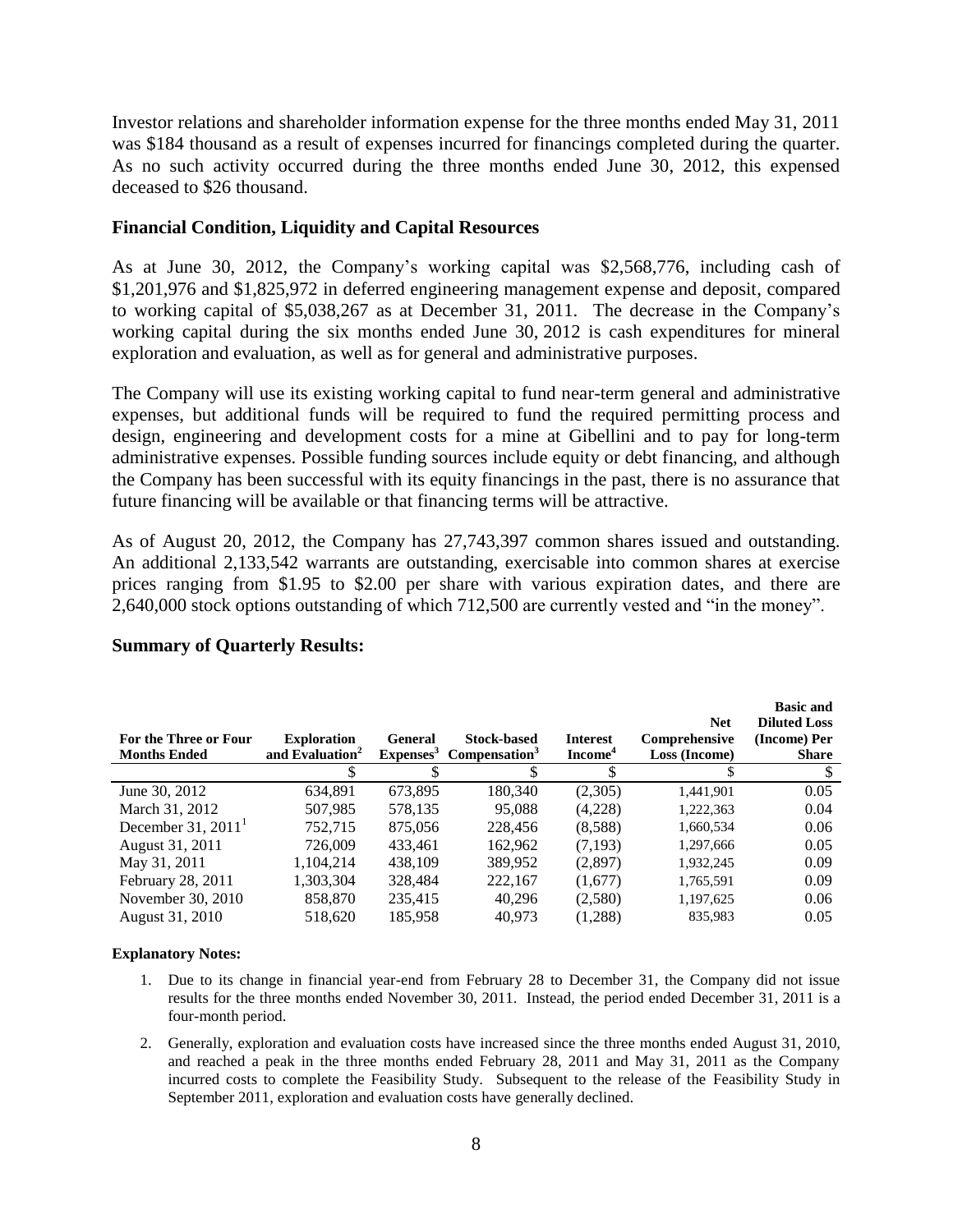- 3. General expenses have also increased since November 30, 2010 as additional corporate-level support has been required to fund and facilitate mineral exploration and corporate development. Likewise, as additional employees have been hired and stock options granted, there is a general trend to increasing stock-based compensation expense.
- 4. The Company earns interest income from funds on deposit but has no operating revenue. Interest income is dependent upon the amount of funds on deposit and interest rates paid.

#### **Transactions with Related Parties**

During the six months ended June  $30$ ,  $2012$ , a \$39,000 (six months ended May  $31$ ,  $2011$ . \$24,000) expense was recorded for office facilities, corporate and administrative services provided by a company jointly controlled by a director of the Company, of which \$9,727 (December 31, 2011 - \$12,290) is included in accounts payable and accrued liabilities.

During the six months ended June 30, 2012, a \$90,000 expense (three months ended February 28, 2011 - \$10,000) was recorded for consulting services provided by a company jointly controlled by a director of the Company. Included in accounts payable and accrued liabilities at June 30, 2012 is \$9,489 (December 31, 2011 - \$43,448) payable to this related company.

Included in prepaid expenses is \$10,000 (December 31, 2011 - \$10,000) advanced to the Chief Executive Officer of the Company for corporate expenses to be incurred on the Company's behalf. Included in accounts payable and accrued liabilities is a total of \$4,077 (December 31, 2011 - \$3,496) owing to this officer.

These transactions were in the normal course of operations and were measured at the exchange amount, which is the amount of consideration established and agreed to by the related parties.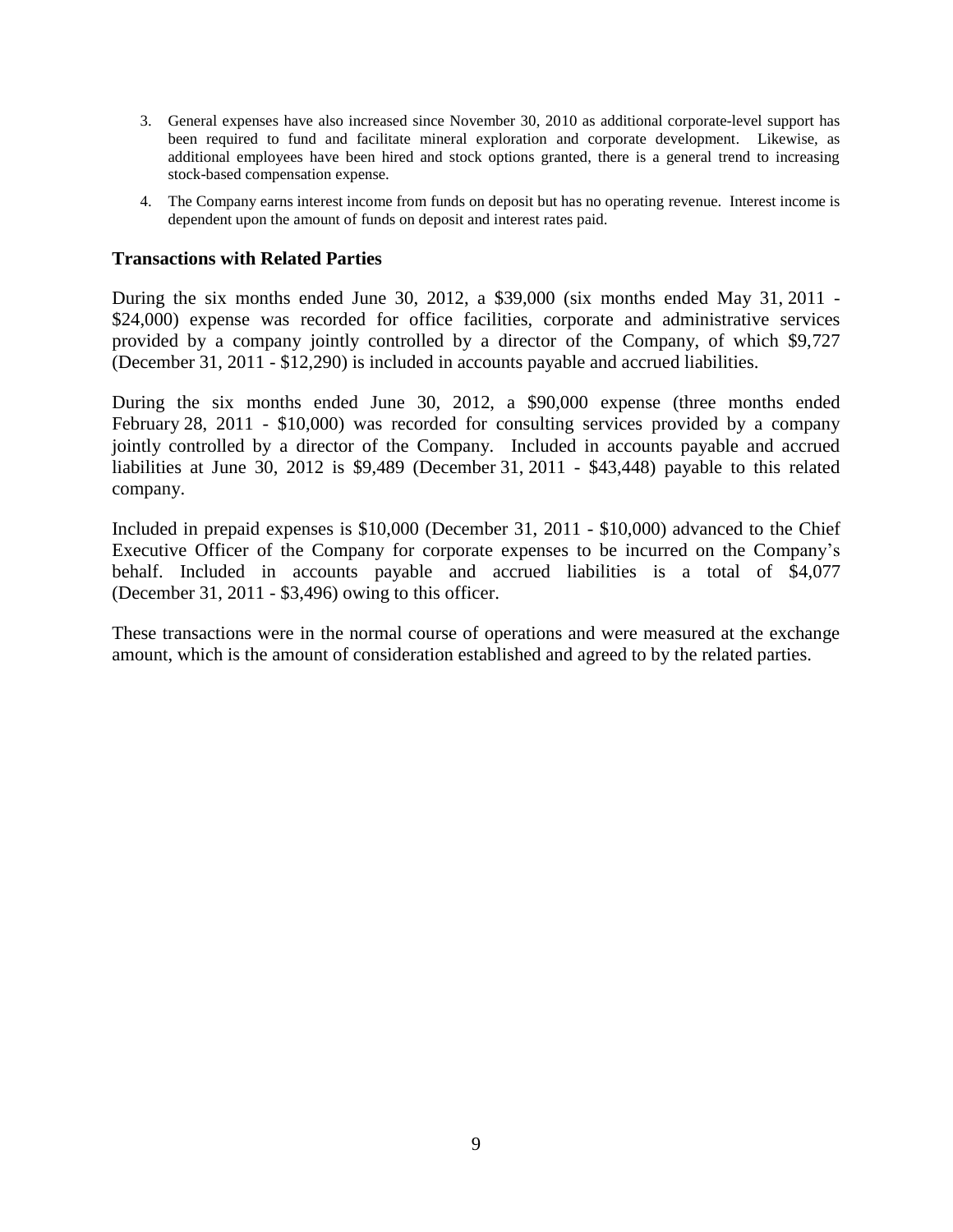#### **Financial Instruments and Risk Management**

The Company's financial instruments comprise cash, amounts receivable, income tax receivable, reclamation deposit and accounts payable and accrued liabilities, and have arisen through the normal course of operations. The Company's financial instruments are exposed to certain financial risks, including currency risk, credit risk, liquidity risk and interest rate risk.

#### *Currency risk*

A portion of the Company's expenses are incurred in United States dollars and financial instrument balances are held in this currency. A significant change in the currency exchange rates between the Canadian dollar relative to the United States dollar could have a negative effect on the Company's results of operations, financial position or cash flows.

The Company has not hedged its exposure to currency fluctuations and, as at June 30, 2012, the Company held \$269,336 (December 31, 2011 - \$1,638,060) in United States dollars. A prolonged \$0.10 increase (decrease) in the value of the Canadian dollar compared with the United States dollar would result in a \$26,934 foreign exchange loss (gain) based on United States dollar holdings as at June 30, 2012.

#### *Credit risk*

Credit risk is the risk of an unexpected loss if a customer or third party to a financial instrument fails to meet its contractual obligations. The Company's credit risk is primarily attributable to its cash. The Company limits exposure to credit risk by maintaining its cash with large financial institutions. The Company does not have cash that is invested in asset backed commercial paper.

#### *Liquidity risk*

Liquidity risk is the risk that the Company will not be able to meet its financial obligations as they fall due. The Company ensures there is sufficient capital in order to meet short-term business requirements, after taking into account cash flows from operations and the Company's holdings of cash. The Company believes that these sources will be sufficient to cover the likely short-term cash requirements, but further funding will be required to meet long-term requirements.

#### *Interest rate risk*

Interest rate risk is the risk that the fair value or future cash flows of a financial instrument will fluctuate because of changes in market interest rates. As the Company's cash is currently held in short-term interest bearing accounts which pay relatively low rates of interest, the Company considers the interest rate risk to be limited.